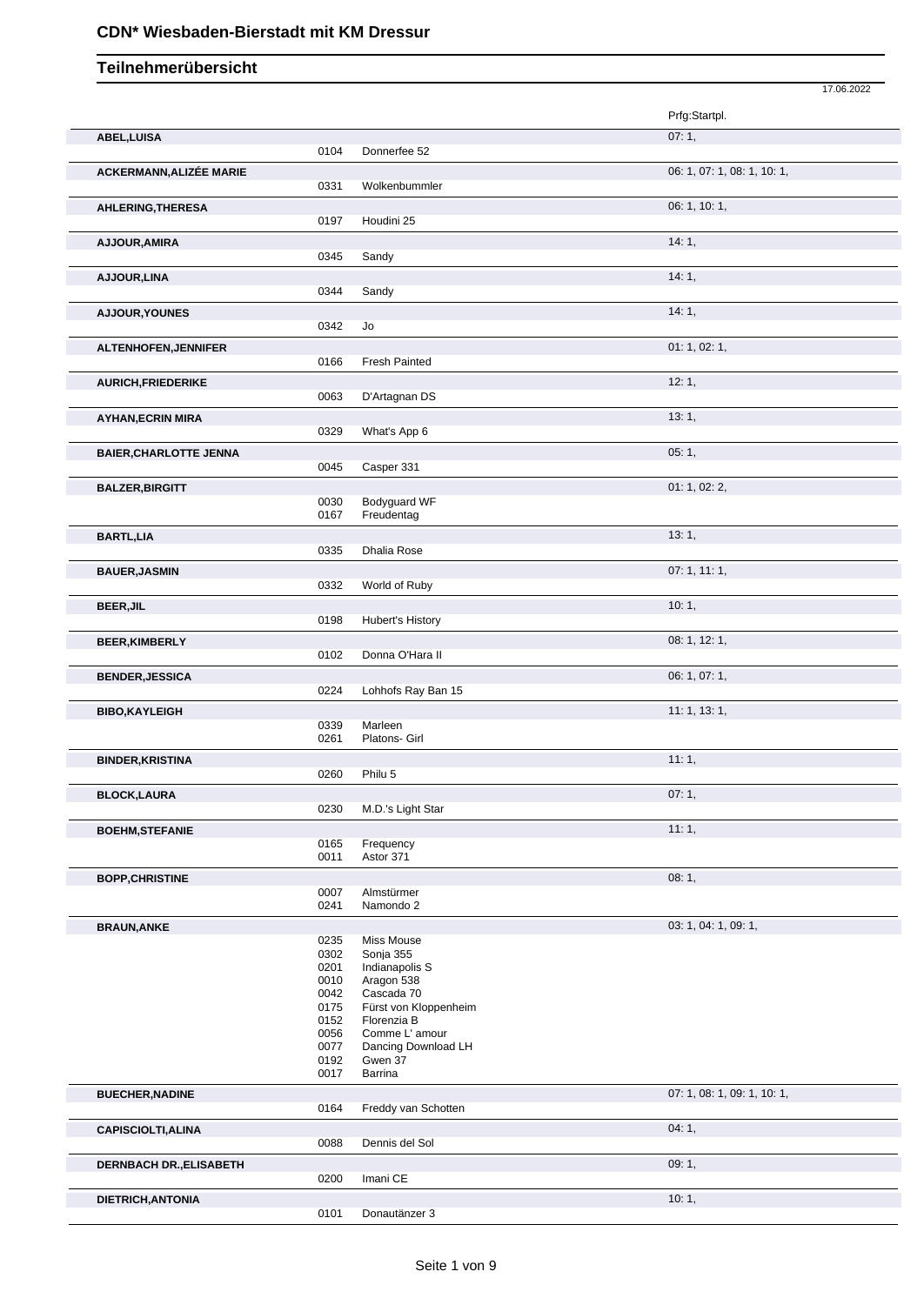|      |                                                                                                                                      | 17.06.2022                                                                                                                                                                                                                                                                        |
|------|--------------------------------------------------------------------------------------------------------------------------------------|-----------------------------------------------------------------------------------------------------------------------------------------------------------------------------------------------------------------------------------------------------------------------------------|
|      |                                                                                                                                      | Prfg:Startpl.                                                                                                                                                                                                                                                                     |
|      |                                                                                                                                      | 12:1,                                                                                                                                                                                                                                                                             |
|      |                                                                                                                                      |                                                                                                                                                                                                                                                                                   |
|      |                                                                                                                                      | 12:1,                                                                                                                                                                                                                                                                             |
|      |                                                                                                                                      |                                                                                                                                                                                                                                                                                   |
|      |                                                                                                                                      | 07: 1, 08: 1, 09: 2,                                                                                                                                                                                                                                                              |
|      |                                                                                                                                      |                                                                                                                                                                                                                                                                                   |
|      |                                                                                                                                      | 03: 1, 04: 1,                                                                                                                                                                                                                                                                     |
|      |                                                                                                                                      |                                                                                                                                                                                                                                                                                   |
|      |                                                                                                                                      | 08:1,                                                                                                                                                                                                                                                                             |
|      |                                                                                                                                      |                                                                                                                                                                                                                                                                                   |
|      |                                                                                                                                      | 08: 1, 11: 1,                                                                                                                                                                                                                                                                     |
|      |                                                                                                                                      |                                                                                                                                                                                                                                                                                   |
|      |                                                                                                                                      | 05:1,                                                                                                                                                                                                                                                                             |
|      |                                                                                                                                      |                                                                                                                                                                                                                                                                                   |
|      |                                                                                                                                      | 11:1,                                                                                                                                                                                                                                                                             |
| 0313 |                                                                                                                                      |                                                                                                                                                                                                                                                                                   |
|      |                                                                                                                                      | 04:1,                                                                                                                                                                                                                                                                             |
| 0107 | Dono Magico                                                                                                                          |                                                                                                                                                                                                                                                                                   |
|      |                                                                                                                                      | 11:1,                                                                                                                                                                                                                                                                             |
| 0202 | Jahncke's Emma                                                                                                                       |                                                                                                                                                                                                                                                                                   |
|      |                                                                                                                                      | 05: 1, 06: 1, 09: 1, 10: 1,                                                                                                                                                                                                                                                       |
| 0268 | Raphael 114                                                                                                                          |                                                                                                                                                                                                                                                                                   |
|      |                                                                                                                                      | 01: 1, 02: 1, 03: 1, 04: 1,                                                                                                                                                                                                                                                       |
| 0283 | Sacharow                                                                                                                             |                                                                                                                                                                                                                                                                                   |
| 0026 | Betty Barclay F                                                                                                                      |                                                                                                                                                                                                                                                                                   |
|      |                                                                                                                                      |                                                                                                                                                                                                                                                                                   |
|      |                                                                                                                                      |                                                                                                                                                                                                                                                                                   |
|      |                                                                                                                                      |                                                                                                                                                                                                                                                                                   |
| 0141 | Finest Delight 2                                                                                                                     |                                                                                                                                                                                                                                                                                   |
|      |                                                                                                                                      | 08:1,                                                                                                                                                                                                                                                                             |
| 0253 | Odin 405                                                                                                                             |                                                                                                                                                                                                                                                                                   |
|      |                                                                                                                                      | 06:1,                                                                                                                                                                                                                                                                             |
| 0090 | Desperado 272                                                                                                                        |                                                                                                                                                                                                                                                                                   |
|      |                                                                                                                                      | 07: 1, 08: 1, 11: 1,                                                                                                                                                                                                                                                              |
| 0131 | Feedback 25                                                                                                                          |                                                                                                                                                                                                                                                                                   |
|      |                                                                                                                                      | 08:1,                                                                                                                                                                                                                                                                             |
|      |                                                                                                                                      |                                                                                                                                                                                                                                                                                   |
|      |                                                                                                                                      |                                                                                                                                                                                                                                                                                   |
|      |                                                                                                                                      | 14:1,                                                                                                                                                                                                                                                                             |
|      |                                                                                                                                      |                                                                                                                                                                                                                                                                                   |
|      |                                                                                                                                      | 07: 1, 08: 1,                                                                                                                                                                                                                                                                     |
|      |                                                                                                                                      |                                                                                                                                                                                                                                                                                   |
|      |                                                                                                                                      | 08: 1, 12: 1,                                                                                                                                                                                                                                                                     |
|      |                                                                                                                                      |                                                                                                                                                                                                                                                                                   |
|      |                                                                                                                                      | 08:1,                                                                                                                                                                                                                                                                             |
|      |                                                                                                                                      |                                                                                                                                                                                                                                                                                   |
|      |                                                                                                                                      | 08: 1, 11: 1,                                                                                                                                                                                                                                                                     |
| 0251 | Nora's Schätzchen                                                                                                                    |                                                                                                                                                                                                                                                                                   |
|      |                                                                                                                                      | 10:1,                                                                                                                                                                                                                                                                             |
| 0303 | Sorento 22                                                                                                                           |                                                                                                                                                                                                                                                                                   |
|      |                                                                                                                                      | 06: 1, 10: 1,                                                                                                                                                                                                                                                                     |
| 0179 | Fürstin Federica H                                                                                                                   |                                                                                                                                                                                                                                                                                   |
|      |                                                                                                                                      | 02:1,                                                                                                                                                                                                                                                                             |
| 0275 | Rock Star 16                                                                                                                         |                                                                                                                                                                                                                                                                                   |
| 0006 | All in 16                                                                                                                            |                                                                                                                                                                                                                                                                                   |
|      |                                                                                                                                      | 06: 1, 07: 1, 08: 1, 10: 1,                                                                                                                                                                                                                                                       |
| 0203 | Jasper 237                                                                                                                           |                                                                                                                                                                                                                                                                                   |
|      |                                                                                                                                      | 11:1,                                                                                                                                                                                                                                                                             |
| 0321 | Vilancio's Viva                                                                                                                      |                                                                                                                                                                                                                                                                                   |
|      |                                                                                                                                      |                                                                                                                                                                                                                                                                                   |
|      |                                                                                                                                      | 03: 2, 04: 2,                                                                                                                                                                                                                                                                     |
|      |                                                                                                                                      |                                                                                                                                                                                                                                                                                   |
| 0177 | Fürstenball by Florestan                                                                                                             |                                                                                                                                                                                                                                                                                   |
| 0110 | Dream of Charming                                                                                                                    |                                                                                                                                                                                                                                                                                   |
| 0083 | Darwin de Amtuna                                                                                                                     |                                                                                                                                                                                                                                                                                   |
|      | Dream of Charming                                                                                                                    | 05: 2, 06: 2,                                                                                                                                                                                                                                                                     |
|      |                                                                                                                                      |                                                                                                                                                                                                                                                                                   |
|      | 0037<br>0019<br>0286<br>0263<br>0053<br>0269<br>0106<br>0316<br>0094<br>0139<br>0135<br>0142<br>0047<br>0003<br>0324<br>0312<br>0309 | Cara Mia 170<br>Beau Soleil 4<br>Sam van Schotten<br>Ponteno II<br>Chloé 4<br>Renesmee NOW<br>Donnerstag 21<br>Susy Sunshine<br>Tenno 35<br>Dominico<br>Fine Pearl F<br>Fifykus<br><b>Finest Firefly</b><br>Chablis 171<br>Abendstern ST<br>Virag<br>Supertramp 14<br>Sullivan 77 |

0108 Double Diamond 12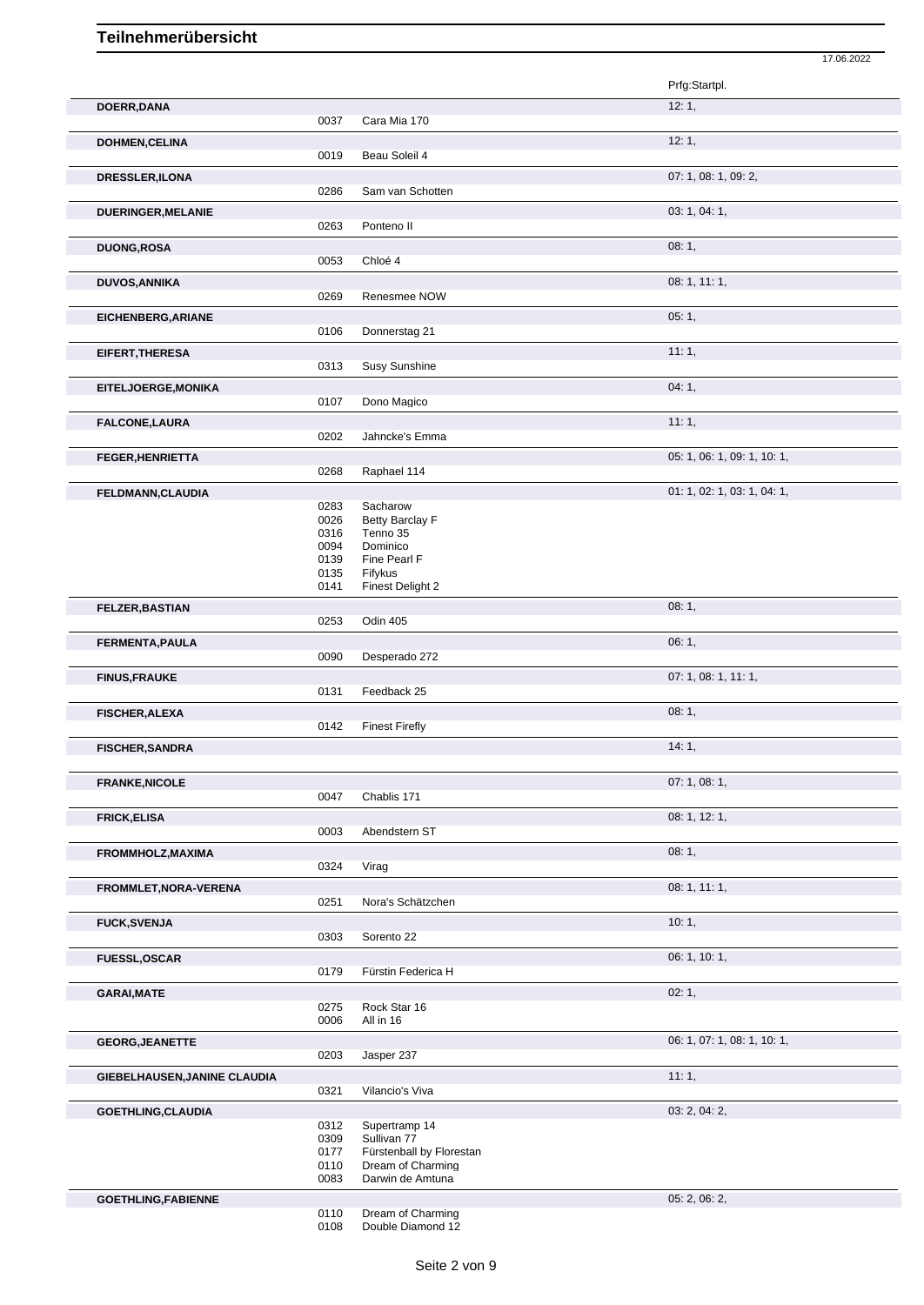|                              |              |                              | Prfg:Startpl.                      |
|------------------------------|--------------|------------------------------|------------------------------------|
|                              | 0083         | Darwin de Amtuna             |                                    |
| <b>GOETHLING, YVONNE</b>     |              |                              | 07: 1, 08: 1, 09: 1, 11: 1,        |
|                              | 0210         | La Liva                      |                                    |
| <b>GOSSLER, ANKE VON</b>     |              |                              | 04: 1, 05: 1,                      |
|                              | 0040         | Caringo 4                    |                                    |
|                              |              |                              | 07: 2, 08: 2, 09: 1, 10: 1, 11: 1, |
| <b>GOSSMANN, LARA MARIE</b>  | 0188         | Grenzhoehes Mount Glacier    |                                    |
|                              | 0255         | Orely 4                      |                                    |
|                              | 0319         | Tuc Tuc                      |                                    |
| <b>GOSSMANN, LINA SOPHIE</b> |              |                              | 13:1,                              |
|                              | 0340         | Philina                      |                                    |
| <b>GRAESNER, TESSA</b>       |              |                              | 07: 1, 08: 1, 10: 1,               |
|                              | 0296         | Shoshana                     |                                    |
|                              |              |                              | 09: 1, 11: 1,                      |
| <b>GRETHER, LINA</b>         | 0281         | Royal Edition 6              |                                    |
|                              |              |                              |                                    |
| <b>GROISS, MAREN</b>         | 0071         |                              | 10:1,                              |
|                              |              | Daiguira 7                   |                                    |
| <b>GUENTHER, MARISA</b>      |              |                              | 10:1,                              |
|                              | 0155         | For my melody                |                                    |
| <b>GUNST, VIVIEN</b>         |              |                              | 05:1,                              |
|                              | 0317         | <b>Terra Charming Prince</b> |                                    |
| HALBLEIB, ZOE                |              |                              | 14:1,                              |
|                              | 0259         | Petite Filou 3               |                                    |
| <b>HAMEETEMAN, PETER</b>     |              |                              | 01:1,                              |
|                              | 0194         | Hemingway 71                 |                                    |
|                              |              |                              |                                    |
| HARENBERG, CHARLOTTE         | 0288         | San Siro 17                  | 01: 1, 02: 1, 12: 1,               |
|                              | 0159         | Franz-Pferdinand             |                                    |
|                              |              |                              |                                    |
| <b>HAUPT, NADINE</b>         | 0043         | Cascada of Dreams            | 06:1,                              |
|                              |              |                              |                                    |
| HEINZ, TAMARA                |              |                              | 07: 1, 08: 1, 10: 1, 11: 1,        |
|                              | 0233<br>0140 | Maximus T<br>Fine Young Girl |                                    |
|                              |              |                              |                                    |
| <b>HEITZ, CAROLINA</b>       |              |                              | 13:1,                              |
|                              | 0244         | Nektarienchen HZ             |                                    |
| <b>HERRMANN, AURELIA</b>     |              |                              | 13:1,                              |
|                              | 0004         | Adoro 11                     |                                    |
| <b>HERRMANN,LEONIE</b>       |              |                              | 13:1,                              |
|                              | 0336         | Jimena                       |                                    |
| <b>HEYDE, SVENJA</b>         |              |                              | 11:1,                              |
|                              | 0180         | Fynn 40                      |                                    |
| <b>HILGER,LENA</b>           |              |                              | 06: 1, 07: 1, 08: 1, 10: 1, 11: 1, |
|                              | 0315         | Taffy's Black Diamond        |                                    |
|                              |              |                              |                                    |
| HOCHSTRATE, MELANIE          |              | Fire Tale B                  | 02: 1, 03: 1, 04: 1,               |
|                              | 0146         |                              |                                    |
| <b>HOEHNE, LARISSA</b>       |              |                              | 05:1,                              |
|                              | 0004         | Adoro 11                     |                                    |
| HOFFMANN, SARAH-ISABELLE     |              |                              | 07: 1, 08: 1, 09: 1,               |
|                              | 0027         | Bijou de Bordeaux            |                                    |
| HOFMANN, JANA                |              |                              | 07:1,                              |
|                              | 0249         | Noble Rock                   |                                    |
| HOFMANN, JOHANNA             |              |                              | 07:1, 11:1,                        |
|                              | 0002         | Abahatschi 13                |                                    |
|                              |              |                              |                                    |
| HORNER, TAMARA               | 0132         | Feedback's Best              | 03: 1, 04: 1,                      |
|                              |              |                              |                                    |
| HUFER, NADJA                 |              |                              | 09:1, 11:1,                        |
|                              | 0226<br>0052 | Lorca GR<br>Chioma           |                                    |
|                              |              |                              |                                    |
| <b>HUNDEBECK, STEPHANIE</b>  |              |                              | 05: 1, 06: 1, 09: 1,               |
|                              | 0282         | Royal-Silver                 |                                    |
| <b>IHRING, LAURA</b>         |              |                              | 01: 1, 02: 2,                      |
|                              | 0289         | Santurina                    |                                    |
|                              | 0075         | Dancer 276                   |                                    |
| JAENECKE, AMALIA             |              |                              | 05:1,                              |
|                              | 0274         | Roble de Centurion           |                                    |
| <b>JAKOBI, MALIN</b>         |              |                              | 02: 1, 04: 1,                      |
|                              |              |                              |                                    |

17.06.2022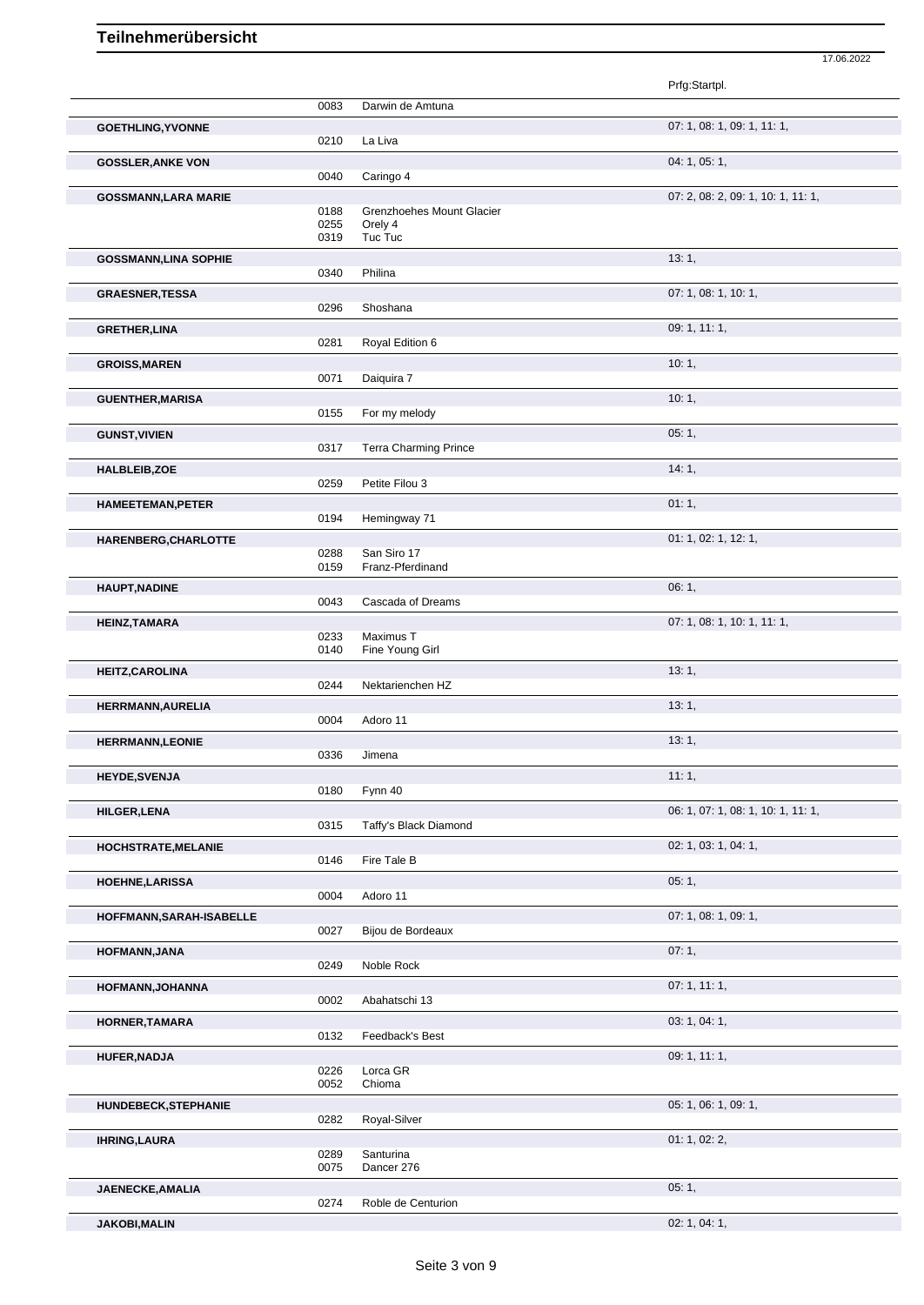17.06.2022

|                                 |              |                          | Prfg:Startpl.               |
|---------------------------------|--------------|--------------------------|-----------------------------|
|                                 | 0145         | Finnegans Wake 4         |                             |
| <b>JUNG, CHRISTINA</b>          |              |                          | 13:1,                       |
|                                 | 0236         | Mokka 32                 |                             |
| <b>KAISER, CARINA</b>           |              |                          | 06:1,                       |
|                                 | 0074         | Dance Tonight            |                             |
| <b>KAISER, MARISA</b>           |              |                          | 08:1,                       |
|                                 | 0170         | <b>Friendly Smile</b>    |                             |
| <b>KAYSER, NINA VON</b>         |              |                          | 06: 1, 09: 1, 10: 1,        |
|                                 | 0036         | Cara Lee                 |                             |
|                                 | 0238         | Mosca de Capitola        |                             |
| KELSCHENBACH, SVENJA            |              |                          | 07: 1, 08: 1, 10: 1,        |
|                                 | 0322         | Vina 27                  |                             |
| <b>KERSTEN,LARA</b>             |              |                          | 10:1,                       |
|                                 | 0183         | Gengibre do campo        |                             |
| <b>KESY, KATHRIN</b>            |              |                          | 08:1,                       |
|                                 | 0055         | Codyney                  |                             |
| KIHM, MARIUSZ                   |              |                          | 03: 1, 04: 2,               |
|                                 | 0070         | Dagino 6                 |                             |
|                                 | 0119         | Eliano 8                 |                             |
|                                 | 0064         | D'Avina 3                |                             |
|                                 | 0138         | <b>Fine Finest</b>       |                             |
| KILIAN, LARA-JOY                |              |                          | 07: 1, 08: 1, 09: 1, 11: 1, |
|                                 | 0273         | Riverdancer 4            |                             |
| <b>KLOTZ, SIMONE</b>            |              |                          | 03: 1, 04: 1,               |
|                                 | 0229         | Lupo 122                 |                             |
| <b>KNOELL, EVA</b>              |              |                          | 07: 1, 09: 1, 11: 1,        |
|                                 | 0215         | Látido                   |                             |
| <b>KNOLL, LARA</b>              |              |                          | 03: 1, 05: 1,               |
|                                 | 0297<br>0089 | Simona 420<br>Denver 258 |                             |
|                                 |              |                          |                             |
| KOCH, MIRIAM                    | 0050         | Chateau Montelena        | 09:1,                       |
|                                 | 0038         | Caramel Cookie 3         |                             |
|                                 | 0240         | Naceur <sub>2</sub>      |                             |
|                                 | 0151         | Flick Flack 41           |                             |
|                                 | 0311         | Sunset 54                |                             |
|                                 | 0149         | Flairck                  |                             |
|                                 | 0150         | Flash 275                |                             |
| KOEPPEL, LEA                    |              |                          | 13:1,                       |
|                                 | 0343         | Crazy Dream F            |                             |
| KOHL-SCHUSTER, ULRIKE           | 0216         | Laurentino 9             | 04: 1, 12: 1,               |
|                                 | 0128         | Fanta Four 2             |                             |
|                                 | 0023         | Benjamin Button 10       |                             |
|                                 | 0157         | Fran Fine 13             |                             |
| <b>KOPP, MONA</b>               |              |                          | 07:1,08:1,                  |
|                                 | 0212         | Lady Florial             |                             |
| <b>KOPSCH, SVENJA</b>           |              |                          | 06: 1, 10: 1,               |
|                                 | 0294         | Second Chance 15         |                             |
| <b>KORN, ANJA</b>               |              |                          | 06: 2, 07: 1, 10: 1,        |
|                                 | 0228         | Löwengang 2              |                             |
|                                 | 0255         | Orely 4                  |                             |
| <b>KRAFFKE, EMILY</b>           |              |                          | 07: 1, 08: 1, 09: 1,        |
|                                 | 0299         | Sir Wester               |                             |
| <b>KRAUSE, JANA</b>             |              |                          | 11:1,                       |
|                                 | 0248         | Nishka                   |                             |
| <b>KRAUSS, STELLA</b>           |              |                          | 08: 1, 12: 1,               |
|                                 | 0161         | Frassino                 |                             |
|                                 | 0124         | Fabella V                |                             |
| <b>KREUDER, JANICE</b>          |              |                          | 05:1,                       |
|                                 | 0076         | Danciana 6               |                             |
| <b>KREUZPOINTNER,LIOBA</b>      |              |                          | 13:1,                       |
|                                 | 0346         | Ventry Lighting          |                             |
| <b>KRUEMMEL, CLARA PATRICIA</b> |              |                          | 05: 1, 06: 1, 07: 1, 08: 1, |
|                                 | 0072         | Dajan 62                 |                             |
|                                 | 0148<br>0126 | Five Star 5<br>Fame 230  |                             |
|                                 |              |                          | 12:1,                       |
| <b>KULB,LINDA</b>               | 0144         | Finnea Royal             |                             |
|                                 |              |                          |                             |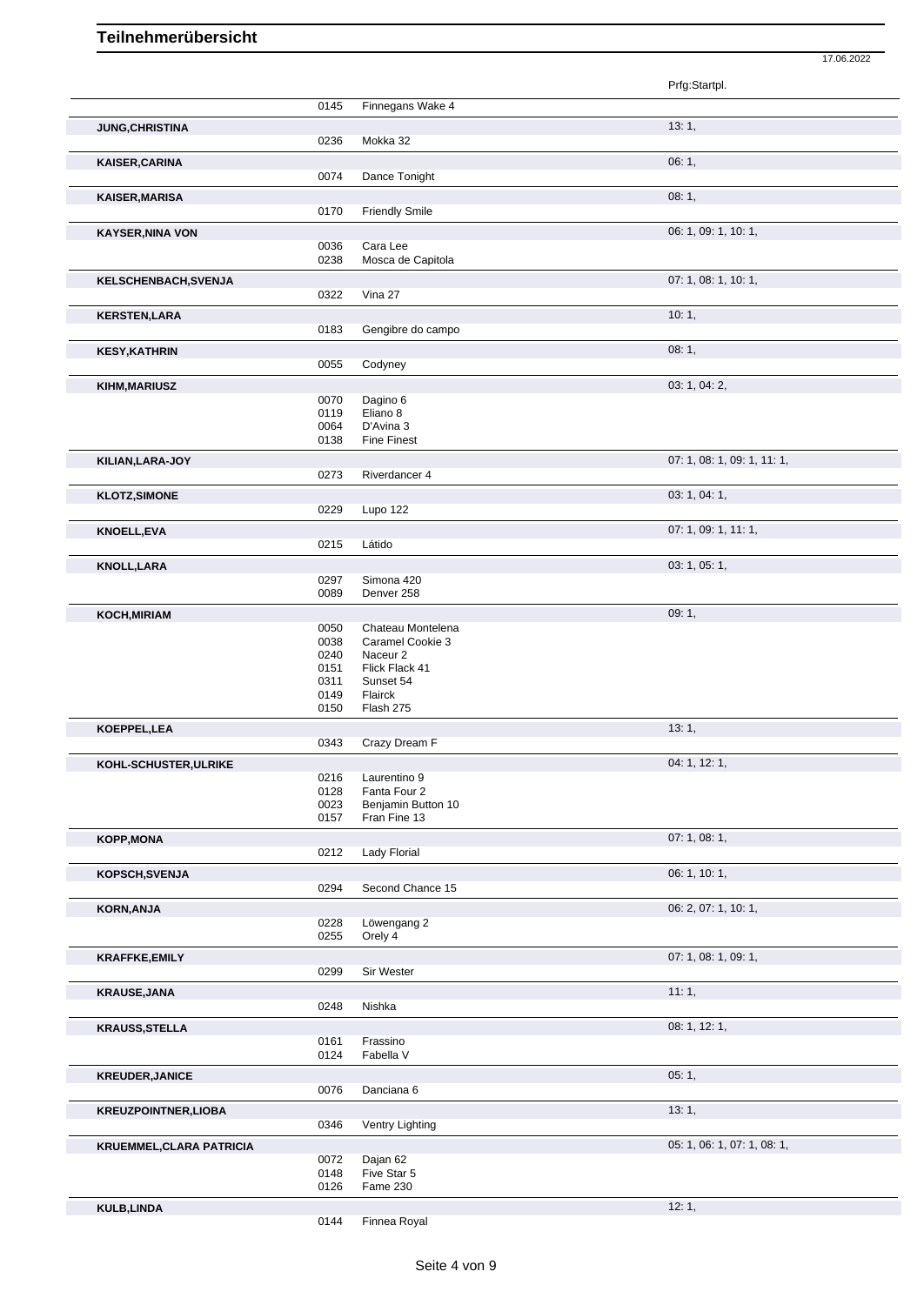|                                  |              |                           | Prfg:Startpl.               |
|----------------------------------|--------------|---------------------------|-----------------------------|
| <b>KUNZ,LISA</b>                 |              |                           | 08:1,                       |
|                                  | 0039         | Carenzos Casanova         |                             |
|                                  | 0130         | Faron O'Hesseln           |                             |
| KURTENBACH, ANNETTE LARISSA      | 0338         | Philina                   | 06: 1, 09: 1, 10: 1, 14: 1, |
|                                  | 0122         | Emma D                    |                             |
| <b>KURZ,LEA</b>                  |              |                           | 07: 1, 08: 1, 10: 1, 11: 1, |
|                                  | 0061         | Cyrell 4                  |                             |
| <b>KUSTER, DENISE</b>            | 0276         | Romeo Ravel               | 05: 1, 06: 1, 10: 1,        |
|                                  |              |                           | 08:1, 14:1,                 |
| LA RUSSA-REINA, CLAUDIA          | 0318         | Tinkerbell 76             |                             |
|                                  | 0237         | Mona Lisa 443             |                             |
| <b>LAMMERSFELD, MIKA YANNIK</b>  |              |                           | 05:1,                       |
|                                  | 0208         | L'escalier 2              |                             |
| <b>LANE, JESSICA</b>             | 0015         | Bambina Maxima            | 01: 1, 02: 1, 03: 1, 04: 1, |
| <b>LAUN, MIRIAM</b>              |              |                           | 05:1,                       |
|                                  | 0291         | Scarlett ZR               |                             |
| LENHARDT-GRIMM, NINA             |              |                           | 08: 1, 10: 1,               |
|                                  | 0117         | Eddie Van Halen 2         |                             |
| <b>LEONHARDT,LUISA</b>           | 0059         | Creme Lady                | 07: 1, 08: 1, 11: 1,        |
|                                  |              |                           | 04:1,                       |
| <b>LINDNER, MARIE</b>            | 0225         | London Flair 3            |                             |
| LIPPERT, WIEBKE                  |              |                           | 01: 1, 02: 1, 03: 1,        |
|                                  | 0088         | Dennis del Sol            |                             |
|                                  | 0070         | Dagino 6                  |                             |
| <b>LOECHTE DR., BARBARA</b>      | 0258         | Paloma 311                | 07: 1, 08: 1,               |
| LUECKER, AMELINA                 |              |                           | 06: 1, 10: 1,               |
|                                  | 0147         | Fitzroy 12                |                             |
| <b>MARTIN, JASMIN</b>            |              |                           | 08: 1, 11: 1,               |
|                                  | 0230         | M.D.'s Light Star         |                             |
| <b>MAUL, AMY</b>                 |              |                           | 13:1,                       |
|                                  | 0341         | Diamond                   |                             |
| MAULHARDT, ELLA-ALEA             | 0100         | Don Rubin 18              | 01:1,                       |
| MAYR, ANGELIKA                   |              |                           | 02:1,                       |
|                                  | 0292         | Scatman von Scolari       |                             |
|                                  | 0160<br>0021 | Frascati 74<br>Belstaff 5 |                             |
| <b>MCINTYRE, HANNAH</b>          |              |                           | 06: 1, 07: 1, 10: 1,        |
|                                  | 0270         | <b>Rico 757</b>           |                             |
| <b>MECKEL, ANKE</b>              |              |                           | 07:1,08:1,                  |
|                                  | 0113         | Dumbledor HL              |                             |
| <b>MECKEL, JULIAN</b>            | 0323         | Viper 15                  | 01: 1, 02: 1, 03: 1, 04: 1, |
|                                  | 0028         | Black Pearl 109           |                             |
| <b>MEIER, LILLI</b>              |              |                           | 10:1,                       |
|                                  | 0209         | La Bohéme                 |                             |
| <b>MERTEN-NOLL, TINA FELICIA</b> |              |                           | 09:1,                       |
|                                  | 0125         | Face 18                   |                             |
| MICHAEL, CATHARINA               | 0201         | Indianapolis S            | 09:1,                       |
| <b>MIEGEL,LANI</b>               |              |                           | 05: 1, 06: 1, 08: 1,        |
|                                  | 0243         | Nariko                    |                             |
|                                  | 0247         | Nightmoon 4               |                             |
| <b>MIEGEL, SANDRA</b>            |              |                           | 07: 1, 10: 1,               |
|                                  | 0243<br>0247 | Nariko<br>Nightmoon 4     |                             |
| MITTERWEGER, UTA                 |              |                           | 12:1,                       |
|                                  | 0016         | Baracoa                   |                             |
| MOOG, ALEXANDRA                  |              |                           | 12:1,                       |
|                                  | 0081         | Danzini                   |                             |

17.06.2022

0171 FS Noble Edition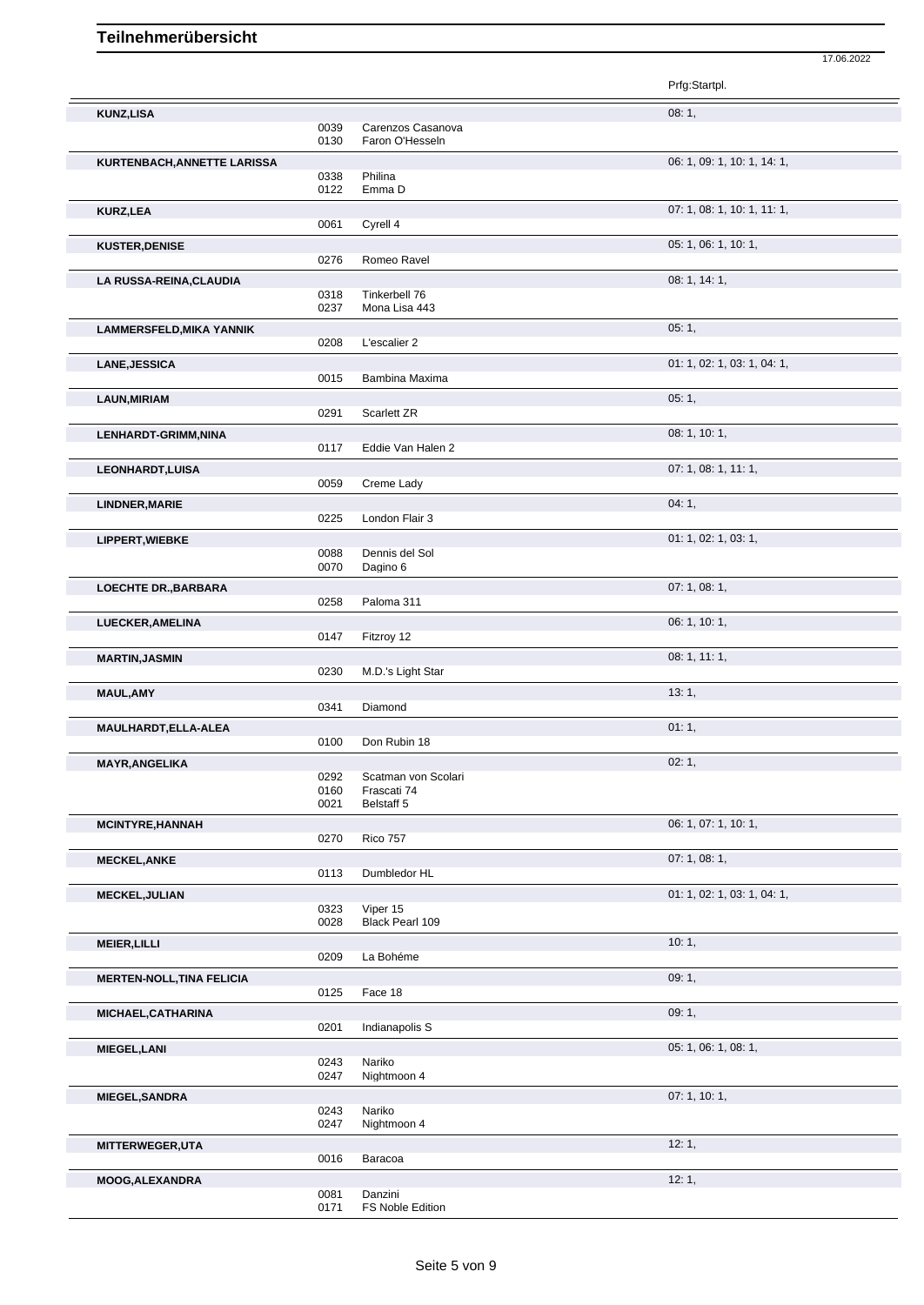|                           |              |                                   | Prfg:Startpl.               |
|---------------------------|--------------|-----------------------------------|-----------------------------|
| <b>MUELLER, CHRISTIAN</b> | 0265         | Quecksilber 3                     | 01: 1, 02: 1,               |
| <b>MUELLER, JUNA</b>      |              |                                   | 14:1,                       |
|                           |              |                                   | 05: 1, 06: 1, 09: 1,        |
| <b>MUSKOPF, ISABELL</b>   | 0068         | Dacordia                          |                             |
| <b>NASER-HEYER, IRIS</b>  |              |                                   | 05:1,                       |
| <b>NEEF, HANNAH</b>       | 0022         | Benington                         | 10:1,                       |
|                           | 0211<br>0271 | La Loona 8<br><b>Rika 112</b>     |                             |
| <b>NEISS, JANINE</b>      |              |                                   | 07:1, 11:1,                 |
|                           | 0044         | Casimo 7                          |                             |
| <b>NEMNICH, BARBARA</b>   | 0137         | Findus 123                        | 06:1,                       |
| <b>NICKOLAUS, LENA</b>    |              |                                   | 02: 1, 03: 1, 12: 1,        |
|                           | 0103<br>0227 | Donna Valentina 3<br>Louisville 7 |                             |
|                           | 0086         | Deflorata M                       |                             |
| NICOLAY, GINA SOPHIE      | 0050         | Chateau Montelena                 | 08: 1, 09: 1, 11: 1, 12: 1, |
|                           | 0038         | Caramel Cookie 3                  |                             |
|                           | 0311<br>0034 | Sunset 54<br>Call me Taranta      |                             |
| NIEBERGALL-SCHARF, KIM    |              |                                   | 05: 1, 06: 1, 10: 1, 12: 1, |
| <b>NOLL, PETRA</b>        |              |                                   | 03: 1, 04: 1,               |
|                           | 0199         | I-Tüpfelchen 4                    |                             |
| <b>OKATY, LEVIN</b>       | 0191         | Guinness 96                       | 13:1,                       |
| <b>OMMERBORN, PETRA</b>   |              |                                   | 12:1,                       |
|                           |              |                                   |                             |
| ORTH, CARA                | 0062         | C'est la vie E                    | 09:1,                       |
| <b>ORTMANN, CLAIRE</b>    |              |                                   | 10:1,                       |
|                           | 0186         | Good Luck 134                     |                             |
| PAETSCH, AALIYAH-JOLIE    | 0280         | <b>Roy 110</b>                    | 14:1,                       |
| PAOLI-DOMBO, DIANA DE     |              |                                   | 04:1,                       |
|                           | 0308         | Strahlemann 9                     |                             |
| PELLMANN, NAVINA          | 0320         | Ty's Condor                       | 07: 1, 08: 1,               |
| PFAHL, MARLEEN            |              |                                   | 13:1,                       |
|                           | 0260         | Philu 5                           |                             |
| PHILIPPSEN, ALEXANDRA     | 0314         | Sweet Poison 7                    | 03: 1, 04: 1,               |
| PIECHOTKA, HELENA         |              |                                   | 05: 1, 06: 1,               |
|                           | 0058<br>0109 | Crack -P WE<br>Double Dutch 22    |                             |
| PIEROTH, JULIA            |              |                                   | 12:1,                       |
|                           | 0178         | Fürstenmond                       |                             |
| PLATSCHEK, MARTINA        | 0254         | Oiski Poiski                      | 12:1,                       |
| POHL, MAIKE               |              |                                   | 05: 1, 06: 1, 09: 1,        |
|                           | 0031         | <b>Bonnies Crusador</b>           | 07: 1, 09: 1, 10: 1,        |
| POLITSCHKE, LENA          | 0032         | Buckingham's Boy                  |                             |
| PYRLIK, PATRICIA          |              |                                   | 08:1, 11:1,                 |
|                           | 0327         | Welldone 18                       | 13:1,                       |
| RAATZ, KATHARINA          | 0232         | Marienhof's A Priori              |                             |
| RADSPIELER, VICTORIA      |              | Eddison 3                         | 03: 1, 04: 1,               |
|                           | 0118         |                                   |                             |

**RAHM,SABRINA** 01: 1, 02: 1, 02: 1, 02: 1, 02: 1, 02: 1, 02: 1, 02: 1, 02: 1, 02: 1, 02: 1, 02: 1, 02: 1, 02: 1, 02: 1, 02: 1, 02: 1, 02: 1, 02: 1, 02: 1, 02: 1, 02: 1, 02: 1, 02: 1, 02: 0, 0, 0, 0, 0, 0, 0, 0, 0, 0, 0, 0,

17.06.2022

0099 Don Pedro 128 0304 Sound of Joy

0020 Bellina La Filia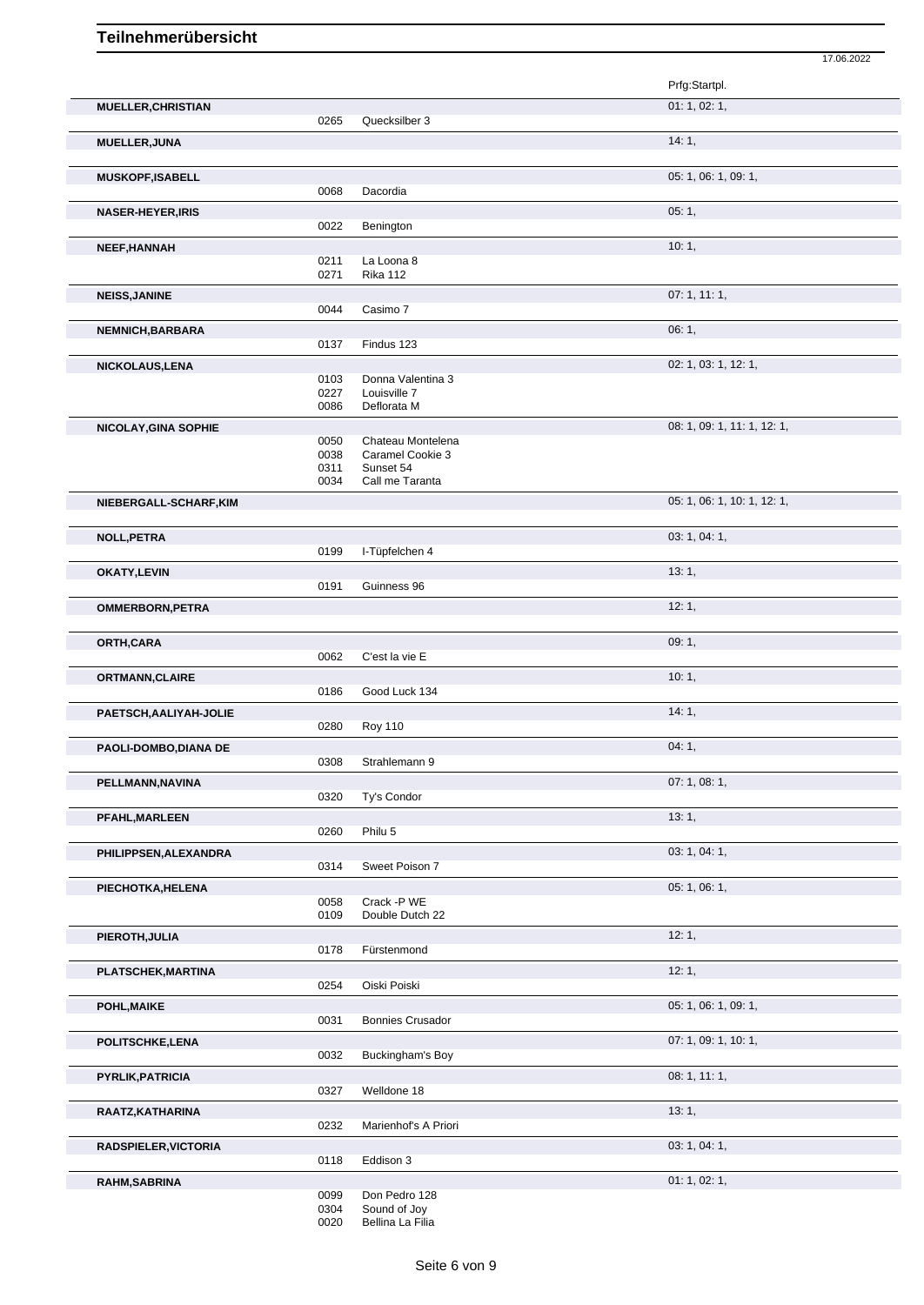|              |                                                      | Prfg:Startpl.                                                                                                                                                     |
|--------------|------------------------------------------------------|-------------------------------------------------------------------------------------------------------------------------------------------------------------------|
| 0092         | Destacado's La Filia                                 |                                                                                                                                                                   |
|              |                                                      | 12:1,                                                                                                                                                             |
| 0301         | Söhnlein Brillant HS                                 |                                                                                                                                                                   |
|              |                                                      | 13:1,                                                                                                                                                             |
|              |                                                      |                                                                                                                                                                   |
|              |                                                      | 06:1,                                                                                                                                                             |
|              |                                                      | 07: 1, 08: 1, 09: 1, 10: 1,                                                                                                                                       |
| 0189         | Große Liebe 4                                        |                                                                                                                                                                   |
|              |                                                      | 04:1,                                                                                                                                                             |
| 0127         | Famosa D                                             |                                                                                                                                                                   |
|              |                                                      | 07: 1, 08: 1, 11: 1,                                                                                                                                              |
|              |                                                      |                                                                                                                                                                   |
|              |                                                      | 07: 1, 08: 1,                                                                                                                                                     |
|              |                                                      |                                                                                                                                                                   |
| 0284         |                                                      | 11:1,                                                                                                                                                             |
|              |                                                      | 08: 1, 09: 1,                                                                                                                                                     |
| 0284         | Sailormoon 5                                         |                                                                                                                                                                   |
|              |                                                      | 06:1,                                                                                                                                                             |
| 0033         | Cabon                                                |                                                                                                                                                                   |
|              |                                                      | 07: 2, 08: 1, 11: 1,                                                                                                                                              |
|              |                                                      |                                                                                                                                                                   |
|              |                                                      | 09: 1, 11: 1,                                                                                                                                                     |
| 0187         | Granina's Granate                                    |                                                                                                                                                                   |
|              |                                                      | 01: 1, 02: 1,                                                                                                                                                     |
| 0205         | Johann 30                                            |                                                                                                                                                                   |
|              |                                                      | 05:1,                                                                                                                                                             |
|              |                                                      |                                                                                                                                                                   |
|              |                                                      |                                                                                                                                                                   |
|              |                                                      | 12:1,                                                                                                                                                             |
| 0082         | Darcy 31                                             |                                                                                                                                                                   |
| 0099         | Don Pedro 128                                        | 01: 1, 02: 1, 12: 1,                                                                                                                                              |
| 0304         | Sound of Joy                                         |                                                                                                                                                                   |
| 0020<br>0092 | Bellina La Filia<br>Destacado's La Filia             |                                                                                                                                                                   |
|              |                                                      |                                                                                                                                                                   |
| 0333         | <b>WS Detroit</b>                                    | 11:1,                                                                                                                                                             |
|              |                                                      | 06: 1, 07: 1, 10: 1,                                                                                                                                              |
| 0190         | Gründleinshof Kronprinz                              |                                                                                                                                                                   |
| 0132         | Feedback's Best                                      |                                                                                                                                                                   |
| 0245         | Nena HW                                              | 02: 1, 12: 1,                                                                                                                                                     |
| 0204         | Jazz do Monte                                        |                                                                                                                                                                   |
|              |                                                      | 07:1, 11:1,                                                                                                                                                       |
| 0264         | Prolog 11                                            |                                                                                                                                                                   |
|              |                                                      | 10:1,                                                                                                                                                             |
| 0184         | Gino 624                                             |                                                                                                                                                                   |
| 0287         | San Diego 175                                        | 05: 1, 06: 1,                                                                                                                                                     |
|              |                                                      | 11:1,                                                                                                                                                             |
| 0097         | Domino 985                                           |                                                                                                                                                                   |
|              |                                                      | 06: 1, 10: 1,                                                                                                                                                     |
| 0143         | <b>Finley Firestone</b>                              |                                                                                                                                                                   |
|              |                                                      | 01: 1, 02: 1, 03: 1,                                                                                                                                              |
| 0216<br>0157 | Laurentino 9<br>Fran Fine 13                         |                                                                                                                                                                   |
|              |                                                      | 08:1,                                                                                                                                                             |
| 0115         | Easy 95                                              |                                                                                                                                                                   |
|              |                                                      | 02: 1, 03: 1, 04: 1,                                                                                                                                              |
| 0134         | Fiesta Lady A                                        |                                                                                                                                                                   |
|              |                                                      | 11:1,                                                                                                                                                             |
| 0256         | Oreo 15                                              | 01: 1, 02: 1, 03: 1,                                                                                                                                              |
|              | 0335<br>0084<br>0278<br>0196<br>0078<br>0001<br>0048 | Dhalia Rose<br>Das kleine Schwarze 3<br><b>Rosemount Quince</b><br>Hollyday 8<br>Sailormoon 5<br>Dante Weltina SN<br>A Little Heartbreaker<br>Chalet's Cinderella |

17.06.2022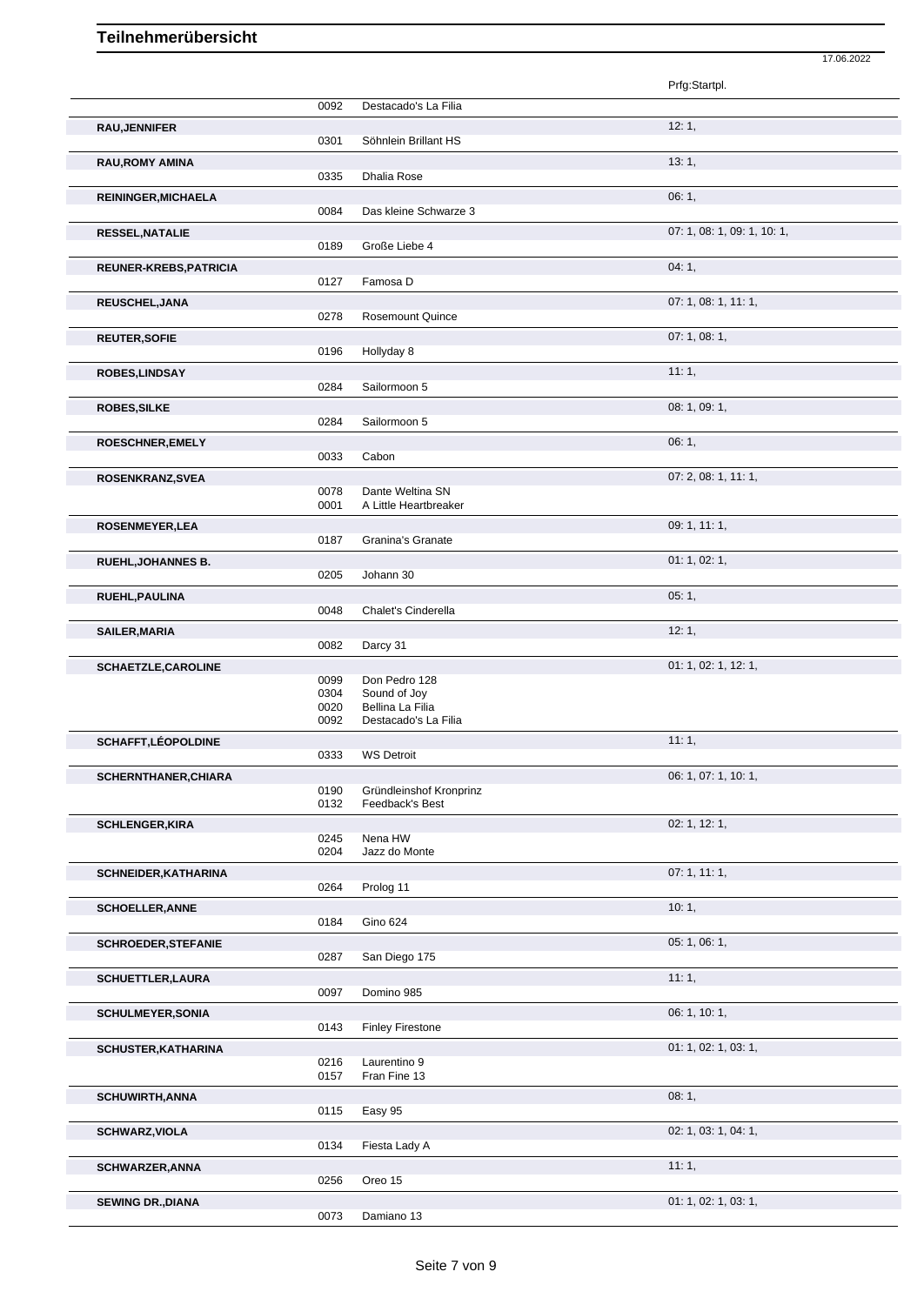|                                |      |                           | Prfg:Startpl.                             |
|--------------------------------|------|---------------------------|-------------------------------------------|
| <b>SEWING, HELENA</b>          | 0129 | Fantaghiró S 3            | 06:1,                                     |
| SIEGLER, FRANZISKA             |      |                           | 08:1,                                     |
|                                | 0067 | Da Vinci 214              |                                           |
| <b>SIMON, JOHANNA</b>          | 0111 | Dreamcatcher 13           | 07: 1, 08: 1, 10: 1,                      |
| SONNTAG, SARAH ALEXA           |      |                           | 08:1,                                     |
|                                | 0262 | Polardistel               |                                           |
| <b>SPAHN, MAGGY</b>            |      |                           | 10:1,                                     |
|                                | 0091 | Desperado of Diamond      |                                           |
|                                | 0206 | Jolanda 48                |                                           |
| <b>SPENGLER, FRANK</b>         | 0080 | Danubio 15                | 05: 1, 06: 1, 09: 1,                      |
|                                |      |                           | 05: 1, 06: 1, 07: 1, 08: 1, 09: 1, 10: 1, |
| <b>SPOHR, GUDRUN CHRISTINE</b> | 0334 | Zackoura                  |                                           |
|                                |      |                           | 07: 1, 08: 1,                             |
| <b>STEINBORN, SABRINA</b>      | 0277 | Rookie 12                 |                                           |
| <b>STERLIKE, MICHAELA</b>      |      |                           | 05:1,                                     |
|                                | 0079 | Dante's Sweet Surprise    |                                           |
| <b>STILLER, FIONA</b>          |      |                           | 11:1,                                     |
|                                | 0009 | Aphrodite 117             |                                           |
| <b>STOCKMANN, EILEEN</b>       |      |                           | 05: 1, 06: 1, 09: 1,                      |
|                                | 0013 | Awispado                  |                                           |
|                                | 0305 | St. Valentin Junior       |                                           |
|                                | 0293 | Schattentänzer H          |                                           |
| <b>STOSS, EMILY</b>            | 0337 | Renkant's Stern           | 13:1,                                     |
| TANNEBERGER, SANDRA            |      |                           | 07: 1, 08: 1,                             |
|                                | 0041 | Carrick 19                |                                           |
| <b>TERSTIEGE,FRIEDERIKE</b>    |      |                           | 12:1,                                     |
|                                | 0231 | Mandalorian               |                                           |
| <b>TRUNK, IRIS</b>             |      |                           | 05: 1, 06: 1, 10: 1,                      |
|                                | 0093 | Diva Jay 2                |                                           |
| <b>UMNUS, DENISE</b>           |      |                           | 04:1,                                     |
|                                | 0283 | Sacharow                  |                                           |
|                                | 0307 | Steendieks Paddington Bär |                                           |
| UNFRAU, GINA                   |      |                           | 07:1, 11:1,                               |
|                                | 0087 | Dejan                     |                                           |
| <b>VAN, MORENA</b>             |      |                           | 03: 1, 04: 1,                             |
|                                | 0085 | Dean Martin 11            |                                           |
| <b>VORDERSTEMANN, MELANIE</b>  |      |                           | 09:1,                                     |
|                                | 0210 | La Liva                   |                                           |
| <b>WAGNER, IRIS</b>            |      |                           | 06:1,                                     |
|                                | 0285 | Sam 1062                  |                                           |
| <b>WAGNER, THOMAS</b>          |      |                           | 01: 1, 02: 2, 03: 2,                      |
|                                | 0095 | Dominique MJ              |                                           |
|                                | 0153 | Fly me to the moon 4      |                                           |
| <b>WALLER, AMELIE</b>          |      |                           |                                           |
|                                |      |                           | 13:1,                                     |
|                                | 0051 | Chayana Tess              |                                           |
|                                |      |                           | 07:1,09:1,                                |
| <b>WEBER-JOEST, KIRSTEN</b>    | 0243 | Nariko                    |                                           |
|                                | 0182 | Galyana                   |                                           |
| <b>WEIDMANN,LETICIA</b>        |      |                           | 14:1,                                     |
|                                | 0325 | Walentino 84              |                                           |
| <b>WEILAND, GRETA</b>          |      |                           | 13: 2, 14: 1,                             |
|                                | 0172 | Funkelstern 3             |                                           |
|                                |      |                           | 13:2,                                     |
| <b>WEILAND, HELENE</b>         | 0172 | Funkelstern 3             |                                           |
|                                |      |                           |                                           |
| <b>WEISS, HANNAH</b>           | 0214 | Lana del Rey 3            | 03: 1, 04: 1,                             |
|                                |      |                           |                                           |
| <b>WEISS, SANDRA</b>           | 0300 |                           | 01: 1, 02: 1,                             |
|                                |      | Skyway                    |                                           |
| <b>WEISSLEDER, JANINA</b>      | 0024 | Bentayga                  | 11:1,                                     |

17.06.2022

**WETTIG,MONA** 07: 1, 10: 1,